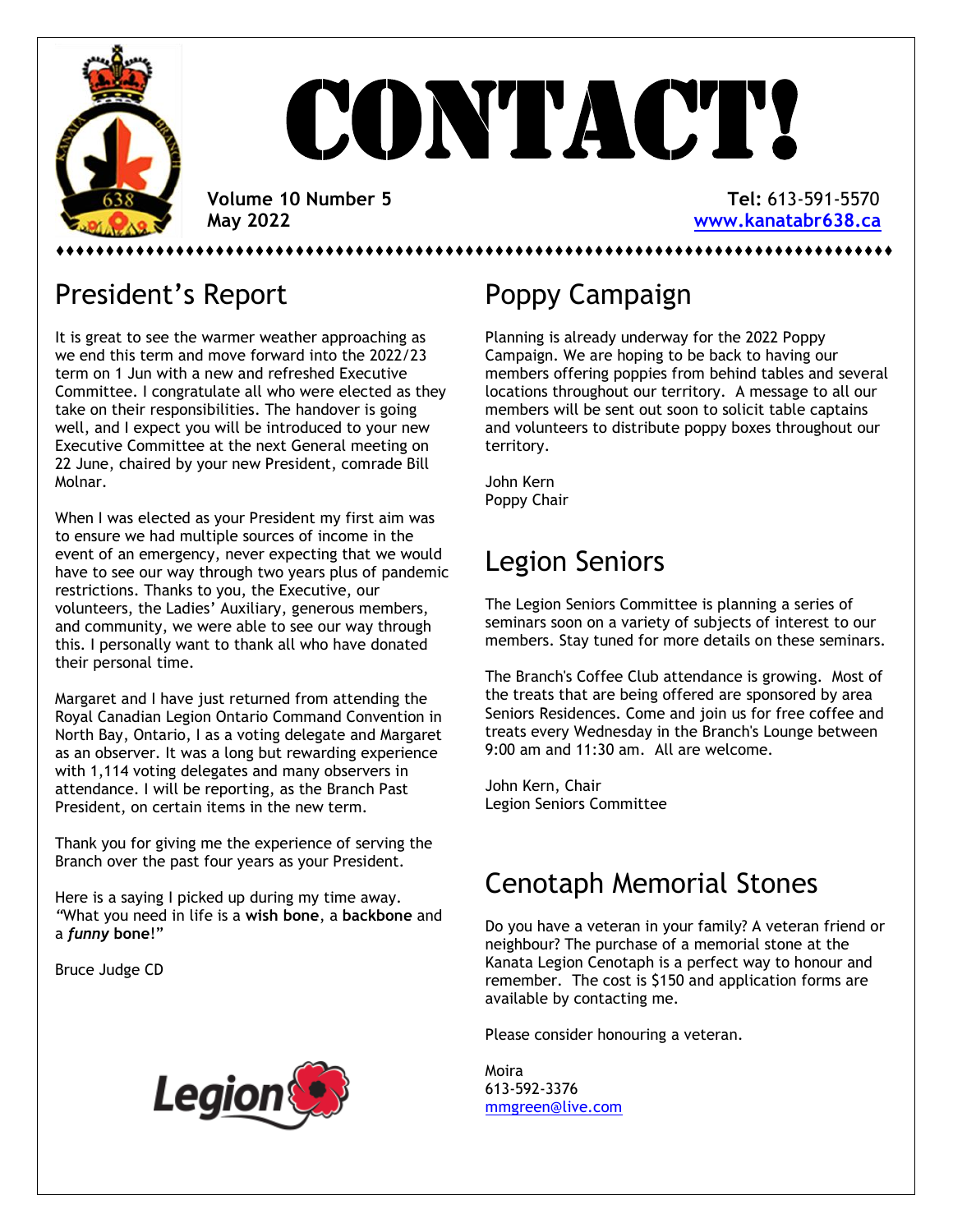## Cenotaph Memorial Stone

by comrade Sue McLean, in memory of her dad.



Born in Toronto, Ontario, in 1924, Bill attended Danforth Tech High School.

At the age of 18 (in 1942), he followed his brother Jim into the RCAF. Originally, he trained as a navigator due to his proficiency in math, but the first training flight put an end to that! When the head goes down, the stomach

comes up! I inherited that instead of his math skills.

Therefore, he retrained as a pilot in Bomber Command. He originally flew Stirlings and Wimpey's. But when transferred to Great Britain, the focus was on 4 engine bombers. He was put into a conversion squadron and trained on Halie's and Lancs. Just as his training ended so did the war in Europe.

Still wanting to put his training to use, he volunteered for service in the far East. Halfway home across the Atlantic, and due two weeks home leave, the war in the Pacific ended. "They kept ending the damned war before I could get into it!", he told me many times.

Later, during what I now know was the Korean War, Dad joined the GGHG. Years later I asked him why. "It was a bit of extra money" was his reply. I still think it was because of the cheap beer, and boys' nights out! And just maybe! - a desire to do his duty. With nothing else to occupy his time (except a wife and two young girls), he went on to earn his CGA at night.

He and his generation are one that we will never know again. God bless them! And never forget!

## Veterans Services

Wheels for the Wise, a Veteran Affairs approved service provider, provides transportation to medical appointments for Veterans with approved pension related conditions. This service, once approved, is at no cost to the Veteran.

They accommodate the individual needs of each client and provide round trip transportation; picking you up at a mutually agreed time, taking you to your appointment, staying until your appointment is complete and then bringing you home. Their drivers, most being Veterans themselves, understand the stress and difficulties that dealing with injuries and illnesses have on both the Veteran and their families. Wheels for the Wise is now established in the Maritimes and their

passion is to eliminate the additional burden that finding a drive to a much-needed medical appointment has on our Veterans, their family, and friends.

Veterans in Nova Scotia, New Brunswick, Prince Edward Island and Ontario, we invite anyone requiring this service, now or in the future, to pre-register today.

To register, simply call 613-709-9473.

The entire Wheels for the Wise team thanks you for your Service.

Representatives from this company addressed the May General Meeting. For those that were not there, please contact me for more information.

Sue McLean BSO, Kanata 638 613-291-1038 [smclean@deadsquid.com](mailto:smclean@deadsquid.com)

## Gaming Report



Catch the Ace Report

A large part of the success of Catch the Ace is due to the Catch the Ace Club, where members prepay for draw tickets for each week. Currently we have approximately 118 Club members.

| Month | Branch Operations &<br>Donatable |             |
|-------|----------------------------------|-------------|
|       | <b>Funds</b>                     | Maintenance |
| April | \$1,206.40                       | \$629.85    |



Bingo Returns

| Month | Deposit to         | <b>Expenses</b> | Donatable    |  |
|-------|--------------------|-----------------|--------------|--|
|       | <b>Bingo Trust</b> |                 | <b>Funds</b> |  |
| April | \$1900.00          | \$978.45        | \$737.24     |  |

#### Progressive Jackpot



The Progressive Jackpot was started February 2022. The Draw is done each week at the Sunday Bingo. To enter the Progressive Jackpot one must pay \$2.00 and sign the

entry sheet situated in the Lounge of the Legion. If the winner drawn has not entered that week, the pot then accumulates until the next draw.

BILL MOLNAR was our latest winner.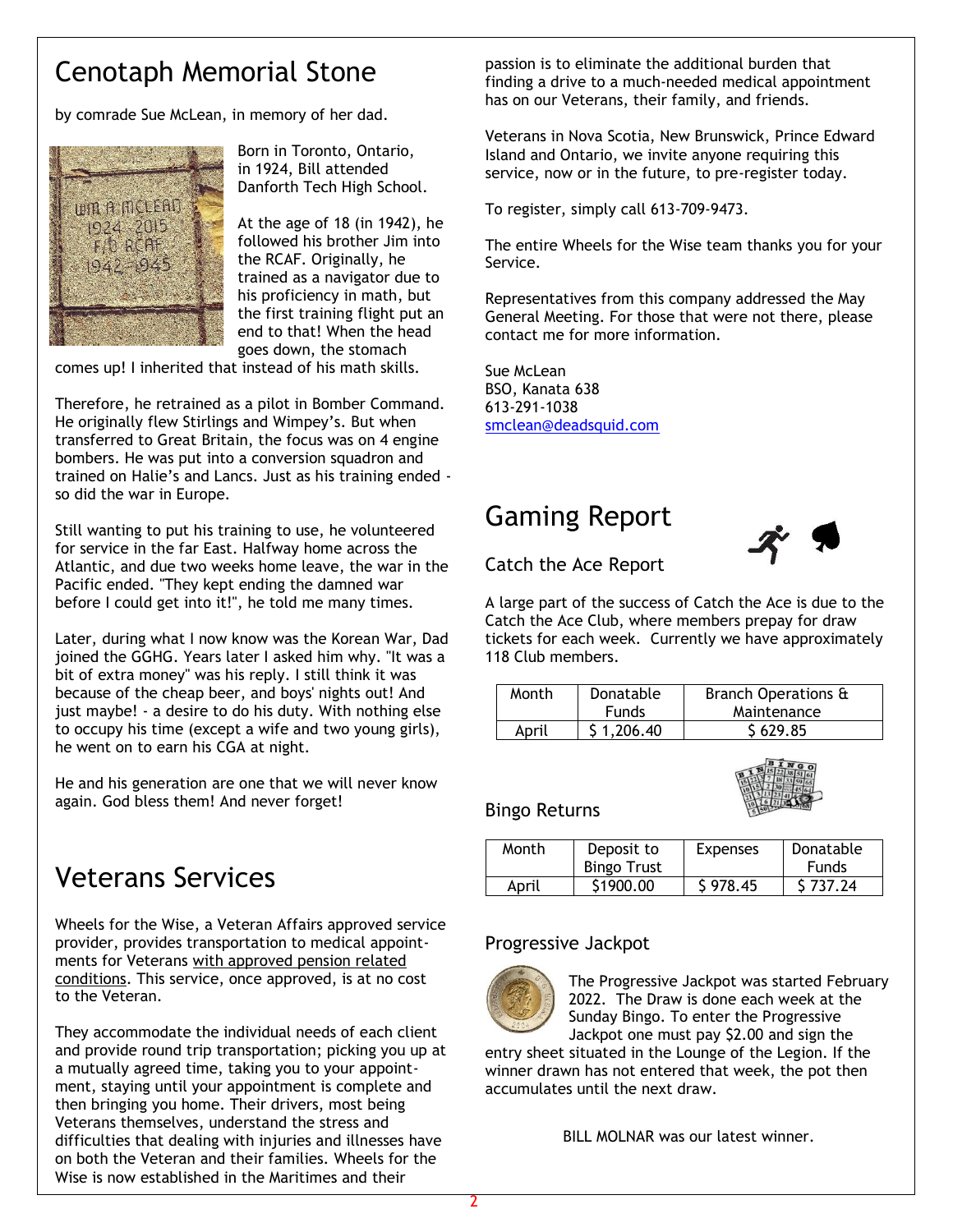### "Lunch in the Lounge"

26 people attended our first Smoked Meat Lunch. As this was the first venture into the lunch, we had a few hiccups. Be assured those will be fixed and we will not run out this time.

The next lunch is Monday, May 30<sup>th</sup>. Space is limited to 32 spots, and it is quickly filling up.

For more information or to book a space, please contact Brenda Grant or Clay Wheaton at 613-592-5417 or via email: claywheaton@rogers.com

The Gaming Committee

## LTF Donations

In May the Lottery Trust Fund donated \$500 to each of the following:

- Chrysalis House
- Hospice Ottawa Ruddy Shenkman Hospice
- Main Street Community Service
- Operation Leave the Streets Behind
- Operation Service Dog

Margaret Judge Chair, LFT

## Membership Desk

Total Membership in Good Standing to date: **310**



Welcome New Members to the Branch

• Ronald Hall: Ordinary Transfer in

Dominion Command Initiative: Automated Telemarketing Renewal Calling Campaign

- Canada Direct will begin this automated renewal campaign on Tuesday, April 5th
- Using Canada Direct technology and existing Member Services staffing resources, 28,000 non-renewed member phone numbers will be uploaded into predictive dialing software
- A pre-recorded message will remind members to renew their Legion membership (also a recorded French message is available for French members)
- A member can transfer at any time to speak to one of our Agents and pay directly over the phone with a credit card. If the member is not home a message will

be left on their answering machine encouraging them to renew.

- Campaign expected to last until early June.
- All Branches will be notified in the upcoming All Branch communication.

Brenda Grant Membership Chair

## Youth Education



Poems, Essay, and Poster Contest

A reminder: The date for the Youth Education Awards Ceremony will be **Sunday, June 5th, 2022**, 4:30 pm.

Brenda Grant

## Ways and Means Committee

The Kanata Legion Br 638 held its first Euchre tournament in a very long time. Lunch was prepared for approximately 75 players. There were 56 registered players (28 teams). Lots of door prizes donated by local restaurants and stores, were awarded and the top three teams were presented with cash prices.



First place winning team was - Sandy and Randy Kreutz, receiving \$200; Second place was Joy Taylor and Roly Boisvenu, receiving \$100; third place \$50, went to Louise Joly and Bruce McBride. Clay Wheaton conducted a 50/50 draw with the winner receiving \$120.

A storm warning came during the seventh game, and eventually we lost power leaving us all in the dark. Cell phone flashlights were turned on and we continued on to complete the eighth and final game in good spirits. The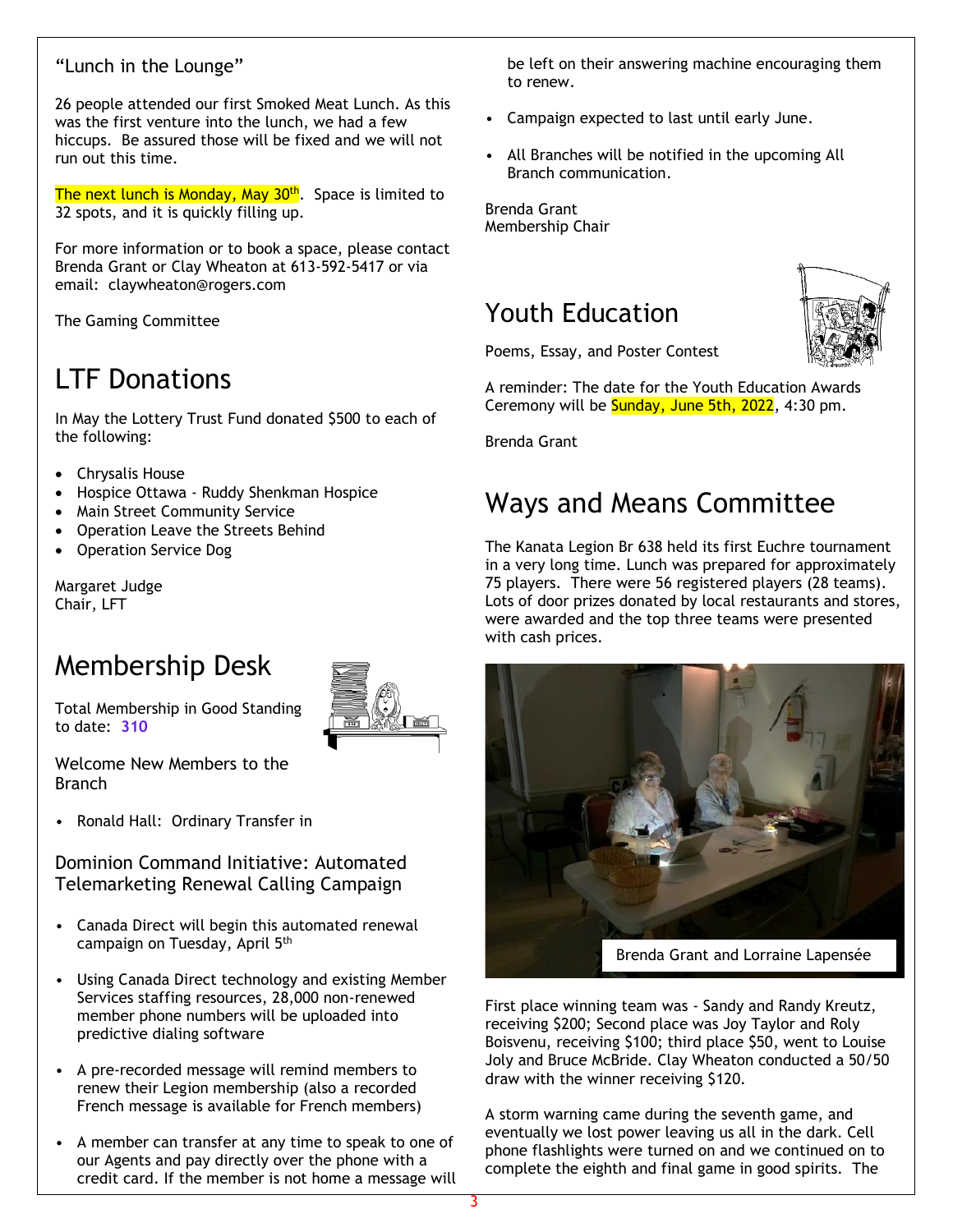event raised \$600. Thank you goes out to all the volunteers who helped make this event a wonderful success!

Debby Holden WAM Chair 613-271-2993







## Ladies' Auxiliary



I am very pleased to report the Ladies' Auxiliary, Branch #638 – Kanata hosted a very successful annual L.A. Zone G6 Convention on May 1, 2022. Ladies' Auxiliaries of Zone G6 attending were from Almonte, Carleton Place, Kanata, Lanark, Orleans, Perth and Smiths Falls. Unfortunately, the West Carleton Ladies' Auxiliary had to cancel. The attending L.A. Zone G6 officers were Elaine Madore, Deputy Zone G6 Commander and was Acting Zone G6 Commander for the day and Luanne Warren, Zone G6 Sports Officer. Regretfully, L.A. Zone G6 Commander, Marilyn Devlin was not able to attend due to recovering from an accidental fall. The Ladies' Auxiliary Provincial Officer attending was Sharon Crown, L.A. Provincial 2nd Vice-President and her husband, Ron Crown, Legion Provincial Vice Chair.

Zone G6 convention guest speakers were:

- Sharon Crown, L.A. Provincial 2nd Vice-President
- Bruce Judge, Branch #638 President
- Cathy Curry, Kanata North, City of Ottawa Councillor
- Allan Hubley, Kanata South, City of Ottawa Councillor

Dinner special guests attending were Sharon Crown, Provincial 2nd Vice-President; Ron Crown, Legion Provincial Vice Chair; Legion Zone G6 Commander, Rob Madore; Branch #638 President, Bruce Judge; First Lady and Executive Committee member, Margaret Judge; Branch #638 L.A. Liaison Officer/1st Vice-president, Bill Molnar, and his wife and legion member, Anne Molnar.

L.A. Zone G6 Convention election results are:

Elaine Madore (Almonte L.A.) Zone G6 Commander Debby Holden (Kanata L.A.) Deputy Zone G6 Commander Luanne Warren (Almonte L.A.) Zone G6 Sports Officer Marilyn Devlin (Perth L.A.) Immediate Past Zone G6 Commander



Installation of Debby Holden, L.A. Deputy Zone G6 **Commander** 

The success of this convention was a result of great teamwork among the Br. #638-Kanata Ladies' Auxiliary members and with Branch #638 members.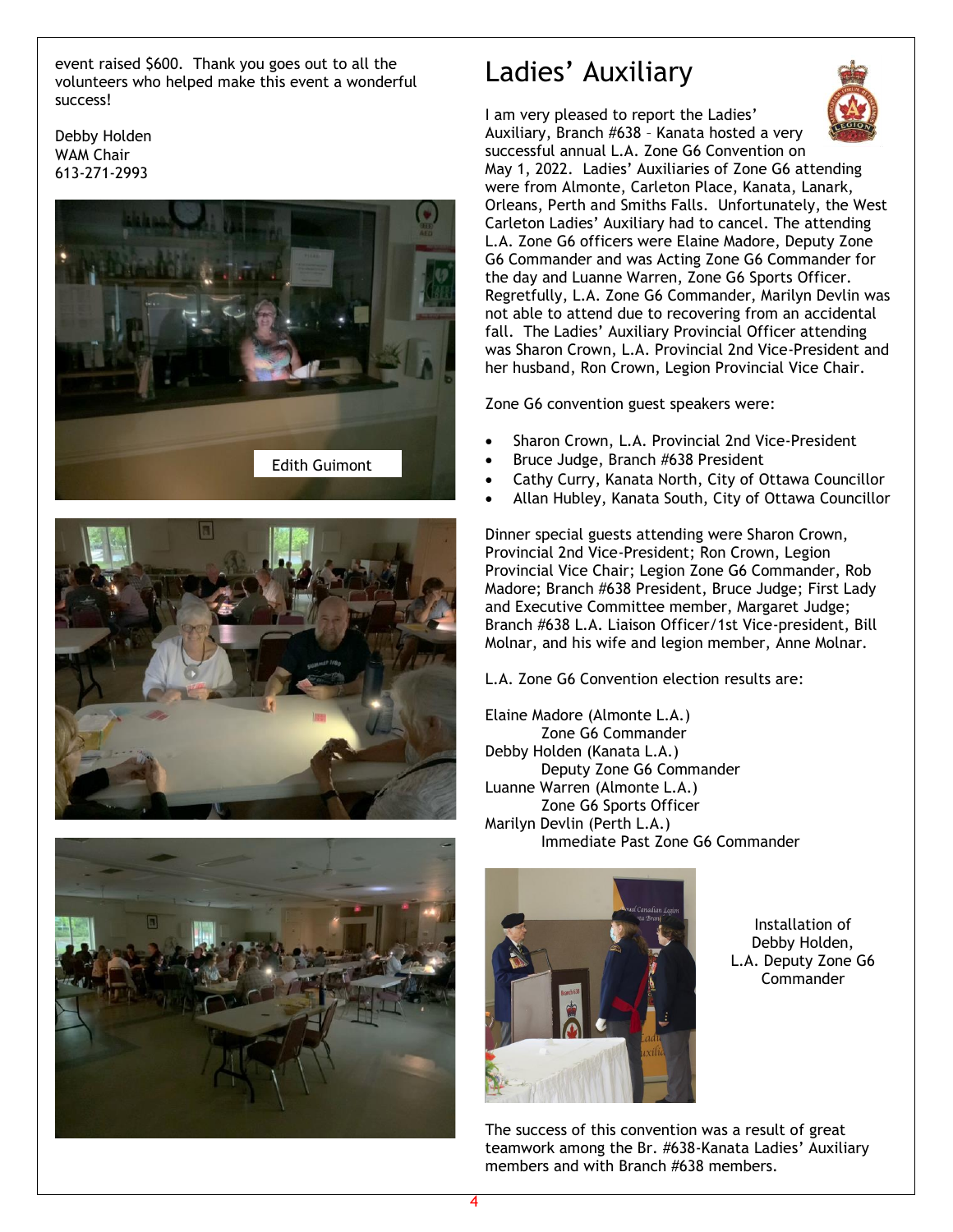I wish to take this opportunity to extend a very special thanks on behalf of the Ladies' Auxiliary to the Branch for their support. Special thanks to Clay Wheaton and the Sunday Bingo players for forgoing their Sunday Bingo on May 1st; to Bob Thomson for organizing the Colour Party for opening ceremonies and for hall set up and clean up; to the Colour Party participants; to Terry Jacobs for organizing servers for the dinner and wine and the Branch servers, to the Branch for covering the cost of the wine, to branch members who worked tirelessly in the kitchen for both lunch and dinner.



Volunteers

The Ladies' Auxiliary spent many hours of planning and preparation in hosting the L.A. Zone G6 Convention with the provision of a lunch, dinner, a silent auction, mystery boxes, welcome gift bags, a book sale, promotion, registration, miscellaneous. Hats off to our Ladies' Auxiliary for a job well done! Congratulations! I am very proud of them! We can be proud of them!



Ladies' Auxiliary, Br. #638 - Kanata

On May 4th, 2022, the Ladies' Auxiliary held their Executive elections the first time in over two years. Special thanks to Branch members, President Bruce Judge, 1st Vice-President/L.A. Liaison Officer, Bill Molnar; Executive Committee member, Margaret Judge; and Past President/Finance, Terry Jacobs for taking the time to come out to conduct our elections and President, Bruce to conduct the installation of the new Executive.

#### Ladies' Auxiliary 2022-2023 Executive



Front row (L-R) Betty Ann Pollock, Immediate Past President; Lorraine Lapensée, President; Debby Holden, 2nd Vice-President Back row (L-R) Sheila Horton, Secretary; Johanna Walters, Sergeant @

Arms; Bonnie Jessup, Executive; Rosanne Birtch, **Treasurer** 

Missing

Suzanne St. John, 1st Vice-President; Susan Cooper, Executive; Sheila Taylor, Executive

A reminder, the Ladies' Auxiliary will be hosting a Tea and Fashion show on Saturday, June 11th, and a Trinkets and Treasures Sale on Saturday, July 9th.



Lorraine Lapensée L.A. President